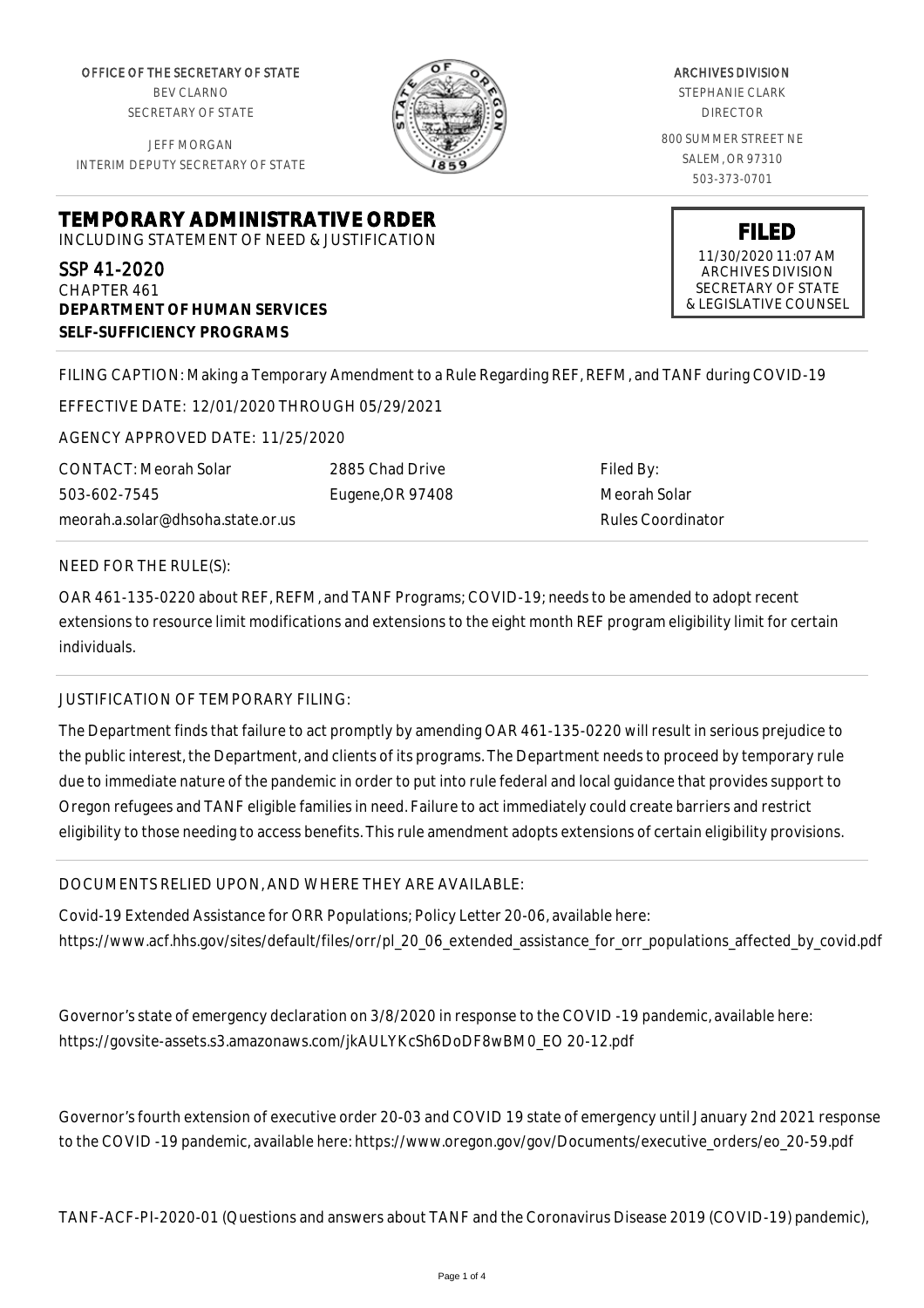American Public Human Services Association - Policy Levers for State Human Service Agencies in Response to COVID-19, available here: https://files.constantcontact.com/391325ca001/09c14e28-eba2-4042-8d4f-c039289689bd.pdf

Office of the Governor, State or Oregon Executive order N. 20-65, Temporary Freeze to Address surge in Covide-19 Cases in Oregon, available here: https://www.oregon.gov/gov/Documents/executive\_orders/eo\_20-65.pdf

## AMEND: 461-135-0220

RULE SUMMARY: OAR 461-135-0220 about REF, REFM, and TANF Programs; COVID-19, is being amended to extend COVID-19 resource limit provisions past November 30, 2020; and to extend the eight month REF program eligibility limit and allow limited retroactive REF benefits for individuals meeting certain

criteria. The rule is also being amended to expand the definition of client error overpayment for the REF program.

CHANGES TO RULE:

461-135-0220

REF, REFM, and TANF Programs; COVID-19

The provisions in this rule apply to the REF, REFM, and TANF programs.¶

(1) Notwithstanding OAR 461-115-0040(2), the "filing date" may be established telephonically by the Department making record of:¶

(a) The name of the applicant, and their authorized representative (see OAR 461-115-0090) if one exists,¶

(b) The applicant's address,¶

(c) The applicant's request for REF, REFM, or TANF benefits,¶

(d) The applicant stating their full name as their signature, and¶

(e) The date the above occur. ¶

(2) Any individual may apply for REF, REFM, or TANF benefits using the Department approved "telephonic application" (see section (3) of this rule) and "narrated telephonic signature" (see section (4) of this rule) processes. An individual submitting a telephonic application must submit the application with a narrated telephonic signature.¶

(3) A telephonic application is accepted if the following requirements are met: ¶

(a) All questions on the application are answered.¶

(b) All information necessary to determine eligibility (see OAR 461-001-0000) and benefit amount is provided for each individual in the filing group (see OAR 461-110-0310). ¶

(c) The applicant or their authorized representative provides a narrated telephonic signature as defined in this rule. ¶

(4) A narrated telephonic signature is accepted for an application for REF, REFM, or TANF benefits if the following requirements are met:¶

(a) The "Your Rights and Responsibilities" form is reviewed and sent to the mailing address of the applicant.¶ (b) The following sections at the end of the application form are reviewed and sent to the mailing address of the applicant:¶

(A) "Information about cash benefits,"¶

(B) "Information about TANF program penalties,"¶

(C) "Information about all programs," and¶

(D) "Information about your rights and responsibilities." ¶

(c) The "Cooperating with Child Support Enforcement" form, is reviewed, including the good cause for noncooperation with Child Support section, and sent to the mailing address of the applicant.¶